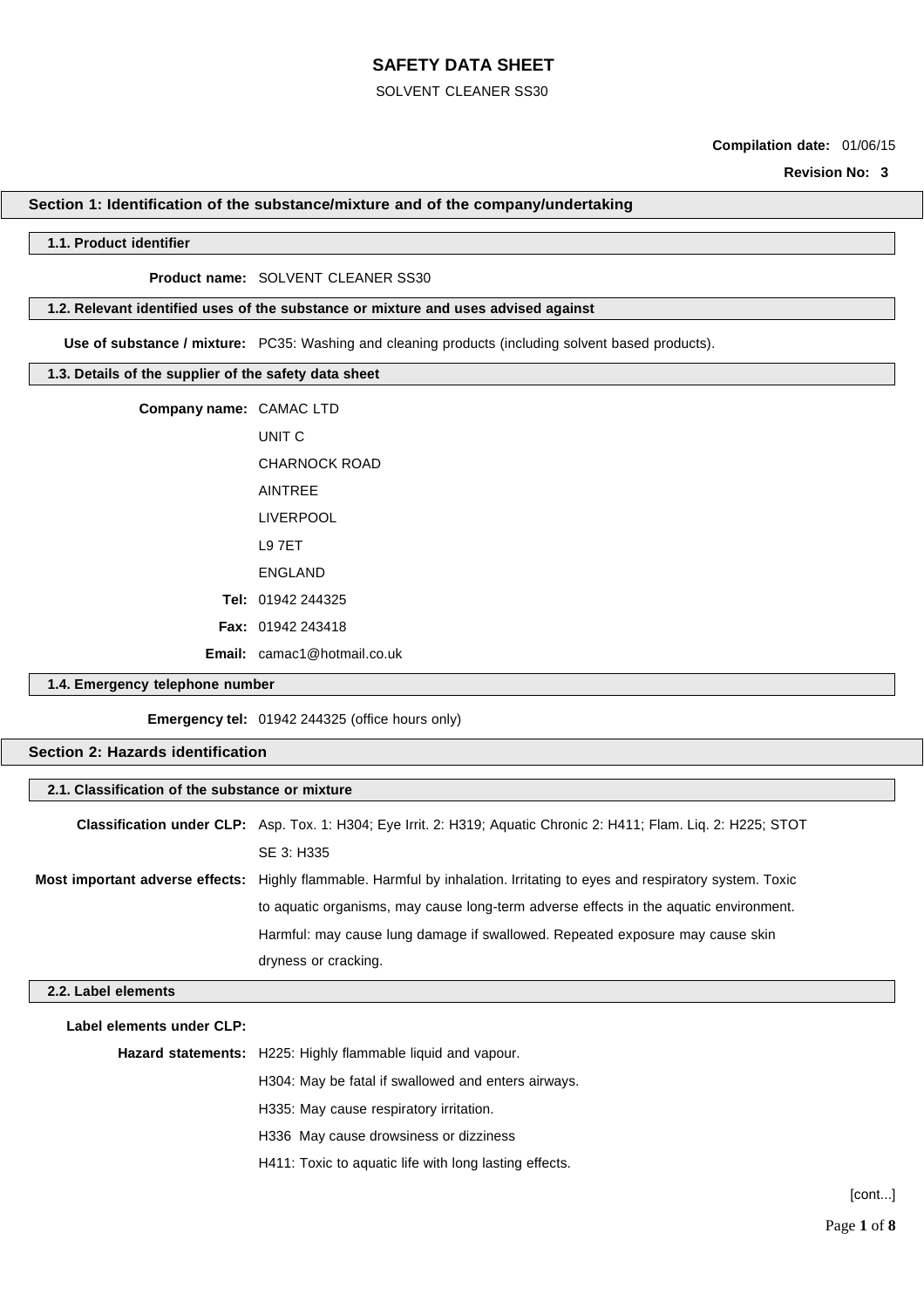SOLVENT CLEANER SS30

| Signal words: Danger            |                                                                                                                               |
|---------------------------------|-------------------------------------------------------------------------------------------------------------------------------|
| Hazard pictograms: GHS02: Flame |                                                                                                                               |
|                                 | GHS07: Exclamation mark                                                                                                       |
|                                 | GHS08: Health hazard                                                                                                          |
|                                 | GHS09: Environmental                                                                                                          |
|                                 |                                                                                                                               |
|                                 | Precautionary statements:. P210 Keep away from heat, hot surfaces, sparks, open flames and other ignition sources. No smoking |
|                                 | P243: Take precautionary measures against static discharge.                                                                   |
|                                 | P261: Avoid breathing vapours.                                                                                                |
|                                 | P271: Use only outdoors or in a well-ventilated area.                                                                         |
|                                 | P273: Avoid release to the environment.                                                                                       |
|                                 | P280: Wear protective gloves/protective clothing/eye protection/face protection                                               |
|                                 | P301+310: IF SWALLOWED: Immediately call a POISON CENTER or doctor.                                                           |
|                                 | P331: Do NOT induce vomiting.                                                                                                 |
|                                 | P337+313: If eye irritation persists: Get medical attention.                                                                  |
|                                 | P370+378: In case of fire: Use carbon dioxide, foam or dry powder for extinction.                                             |
|                                 | P403+233: Store in a well-ventilated place. Keep container tightly closed.                                                    |
|                                 | P501: Dispose of contents/container to hazardous waste point.                                                                 |
|                                 | EUH066 Repeated exposure may cause skin dryness or cracking                                                                   |

## **2.3. Other hazards**

**PBT:** This product is not identified as a PBT/vPvB substance.

## **Section 3: Composition/information on ingredients**

## **3.2. Mixtures**

## **Hazardous ingredients:**

| CAS: 123-86-4                       | n-Butyl Acetate                                                     |             |
|-------------------------------------|---------------------------------------------------------------------|-------------|
| EINECS: 204-658-1                   | Flammable Liquid 3, H226; STOT SE3 H336                             |             |
| Reach Number: 01-2119485493-29-xxxx |                                                                     | $10 - 30\%$ |
| CAS: 64-17-5                        | Ethanol                                                             |             |
| EINECS:200-578-6                    | Flammable Liquid 2, H225                                            | $30 - 50\%$ |
| Reach Number: 01-2119457610-43-xxxx |                                                                     |             |
| CAS: 64742-82-1                     | Naptha (petroleum), hydrodesulfurized heavy                         |             |
| EINECS: 265-185-4                   | Flammable Liquid 3. H226; Asp. Toxic 1 H304 Aquatic Chronic 2, H411 | $20 - 40%$  |
|                                     |                                                                     |             |
| CAS: 100-51-6                       | Benzyl Alcohol                                                      |             |
| EINECS: 202-859-9                   | Acute Tox.4, H302 Acute Toxic 4 H332, Eye Irritant 2 H319           | $5 - 10%$   |
| Reach: 01-2119492630-38             |                                                                     |             |
|                                     |                                                                     |             |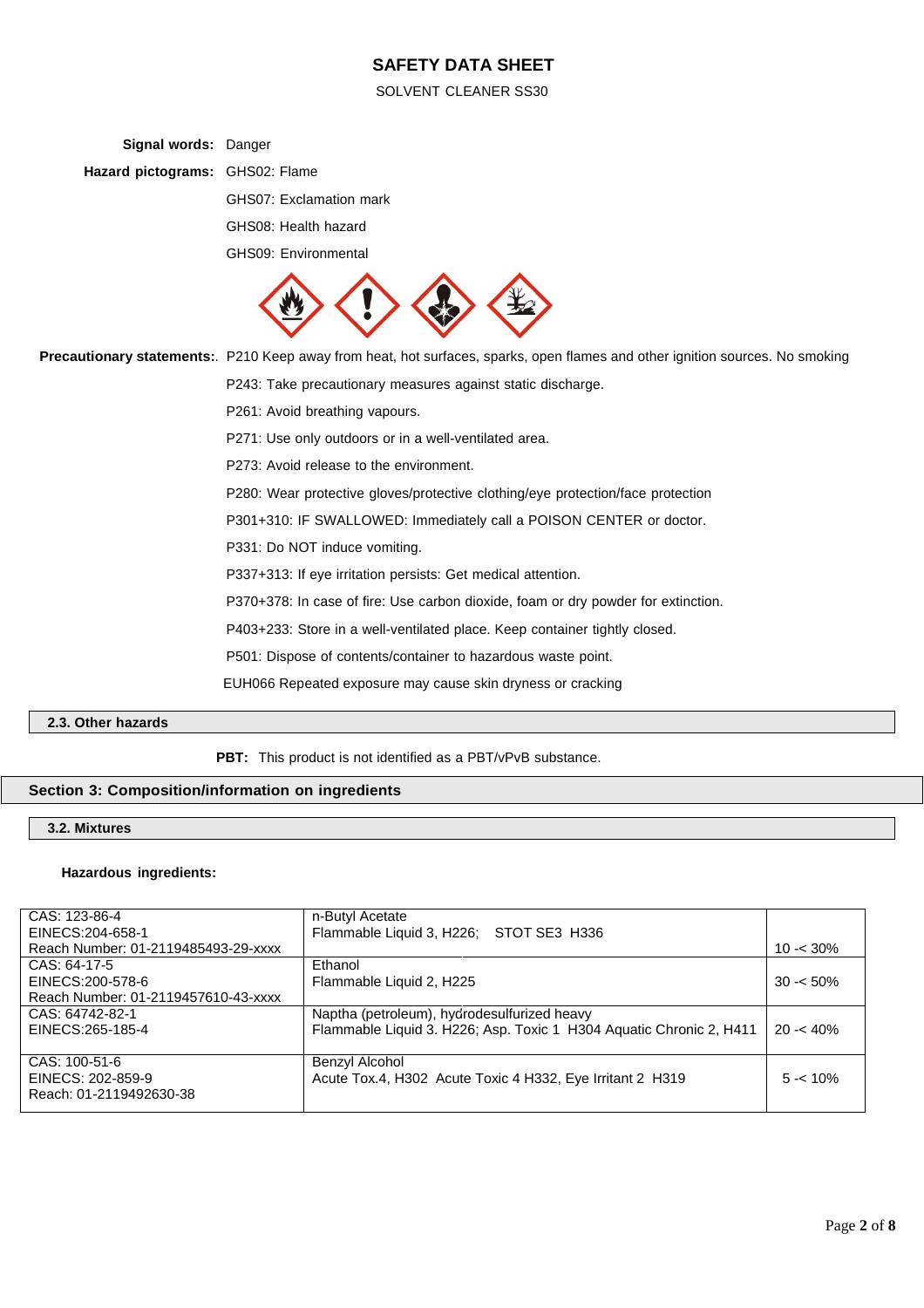SOLVENT CLEANER SS30

#### **Section 4: First aid measures**

| 4.1. Description of first aid measures                           |                                                                                                                 |  |
|------------------------------------------------------------------|-----------------------------------------------------------------------------------------------------------------|--|
|                                                                  | <b>Skin contact:</b> Remove all contaminated clothes and footwear immediately unless stuck to skin. Wash        |  |
|                                                                  | immediately with plenty of soap and water.                                                                      |  |
|                                                                  | <b>Eye contact:</b> Bathe the eye with running water for 15 minutes. Make sure contact lenses are removed       |  |
|                                                                  | before rinsing. If irritation persists: get medical advice                                                      |  |
|                                                                  | Ingestion: Wash out mouth with water. Do not induce vomiting. Get medical attention if discomfort               |  |
|                                                                  | persists.                                                                                                       |  |
|                                                                  | <b>Inhalation:</b> Remove casualty from exposure ensuring one's own safety whilst doing so. If symptoms         |  |
|                                                                  | persist seek medical advice.                                                                                    |  |
| 4.2. Most important symptoms and effects, both acute and delayed |                                                                                                                 |  |
|                                                                  | Skin contact: There may be irritation and redness at the site of contact.                                       |  |
|                                                                  | <b>Eye contact:</b> There may be irritation and redness. The eyes may water profusely.                          |  |
|                                                                  | <b>Ingestion:</b> There may be soreness and redness of the mouth and throat.                                    |  |
|                                                                  | <b>Inhalation:</b> There may be irritation of the throat with a feeling of tightness in the chest. Exposure may |  |
|                                                                  |                                                                                                                 |  |

cause coughing or wheezing.

**Delayed / immediate effects:** Immediate effects can be expected after short-term exposure.

**4.3. Indication of any immediate medical attention and special treatment needed**

### **Section 5: Fire-fighting measures**

#### **5.1. Extinguishing media**

**Extinguishing media:** Alcohol or polymer foam. Carbon dioxide. Dry chemical powder. Water fog. Use water

spray to cool containers.

#### **5.2. Special hazards arising from the substance or mixture**

**Exposure hazards:** Highly flammable. In combustion emits toxic fumes of carbon dioxide / carbon monoxide.

#### **5.3. Advice for fire-fighters**

**Advice for fire fighters:** Wear self-contained breathing apparatus. Wear protective clothing to prevent contact with skin & eyes

#### **Section 6: Accidental release measures**

#### **6.1. Personal precautions, protective equipment and emergency procedures**

**Personal precautions:** Refer to section 8 of SDS for personal protection details. If outside do not approach from downwind. Mark out the contaminated area with signs and prevent access to unauthorised personnel. Turn leaking containers leak-side up to prevent the escape of liquid.

#### **6.2. Environmental precautions**

**Environmental precautions:** Do not discharge into drains or rivers. Contain the spillage using bunding.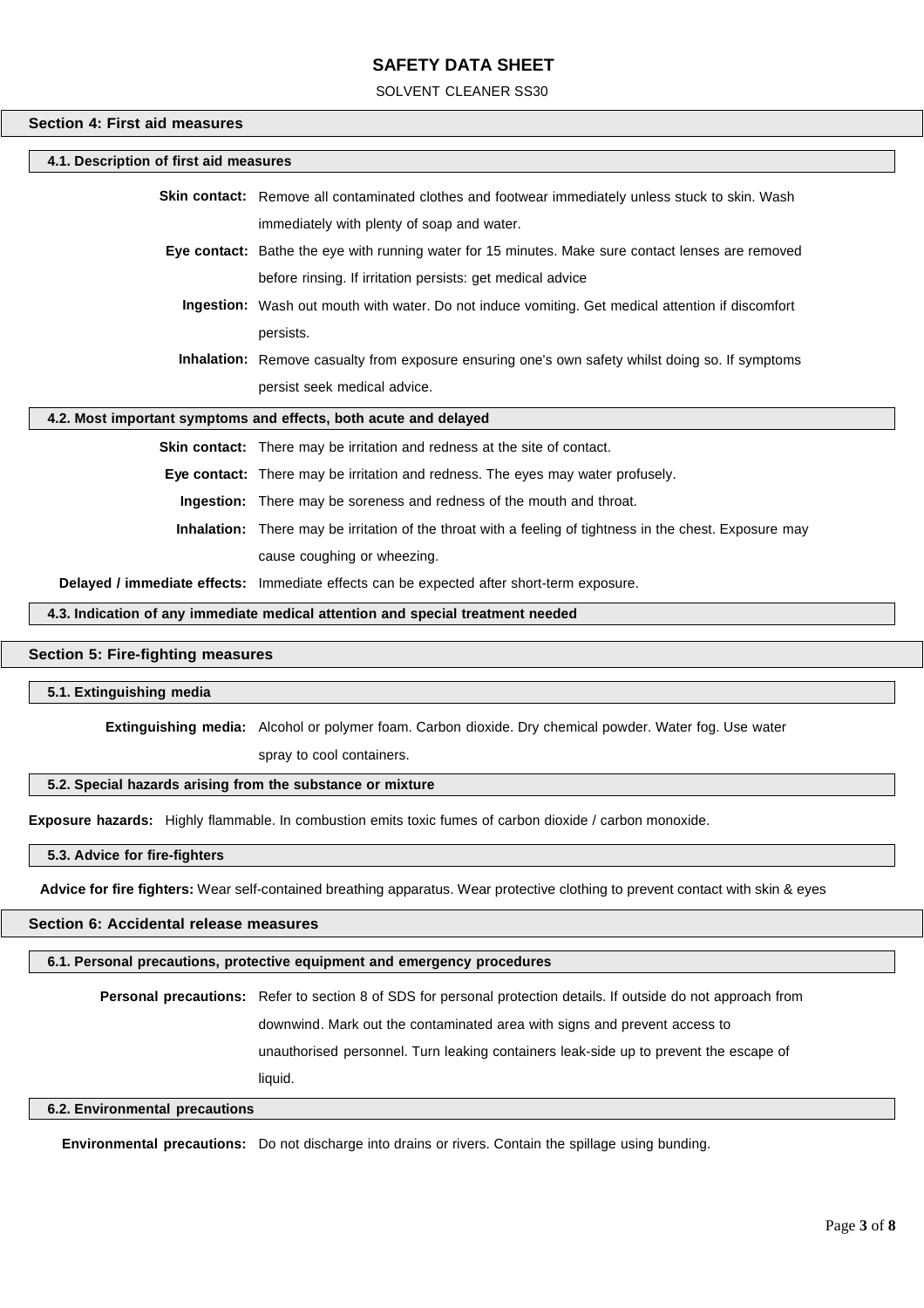#### SOLVENT CLEANER SS30

#### **6.3. Methods and material for containment and cleaning up**

**Clean-up procedures:** Absorb into dry earth or sand. Transfer to a closable, labelled salvage container for

disposal by an appropriate method. Refer to section 13 of SDS for suitable method of

disposal.

#### **6.4. Reference to other sections**

#### **Section 7: Handling and storage**

#### **7.1. Precautions for safe handling**

**Handling requirements:** Ensure there is sufficient ventilation of the area. Avoid direct contact with the substance. Avoid the formation or spread of mists in the air. Keep away from all sources of ignition.

#### **7.2. Conditions for safe storage, including any incompatibilities**

**Storage conditions:** Store in cool, well ventilated area. Keep away from sources of ignition. Keep container tightly closed. The floor of the storage room must be impermeable to prevent the escape of liquids.

**Suitable packaging:** Must only be kept in original packaging.

**7.3. Specific end use(s)**

#### **Section 8: Exposure controls/personal protection**

#### **8.1. Control parameters**

**Ingredients with limit values that require monitoring at the workplace:**

#### **123-86-4 n-Butyl Acetate**

**WEL:** Short-term value: 966 mg/m<sup>3</sup>, 200 ppm Long-term value: 724 mg/m<sup>3</sup>, 150 ppm

#### **64-17-5 Ethanol**

WEL Long-term value: 1920 mg/m<sup>3</sup>, 1000 ppm

#### **64742-82-1 Naptha (petroleum), hydrodesulfurized heavy**

WEL Long-term value 1000mg/m m<sup>3</sup>

The lists valid during the making were uses as basis. EH40/2005 Workplace Exposure Limits (2<sup>nd</sup> edition, 2011)

## **DNEL/PNEC Values DNEL / PNEC** No data available. **8.2. Exposure controls**

**Engineering measures:** Ensure lighting and electrical equipment are not a source of ignition. Ensure there is sufficient ventilation of the area. The floor of the storage room must be impermeable to prevent the escape of liquids.

**Respiratory protection:** Self-contained breathing apparatus must be available in case of emergency. Gas/vapour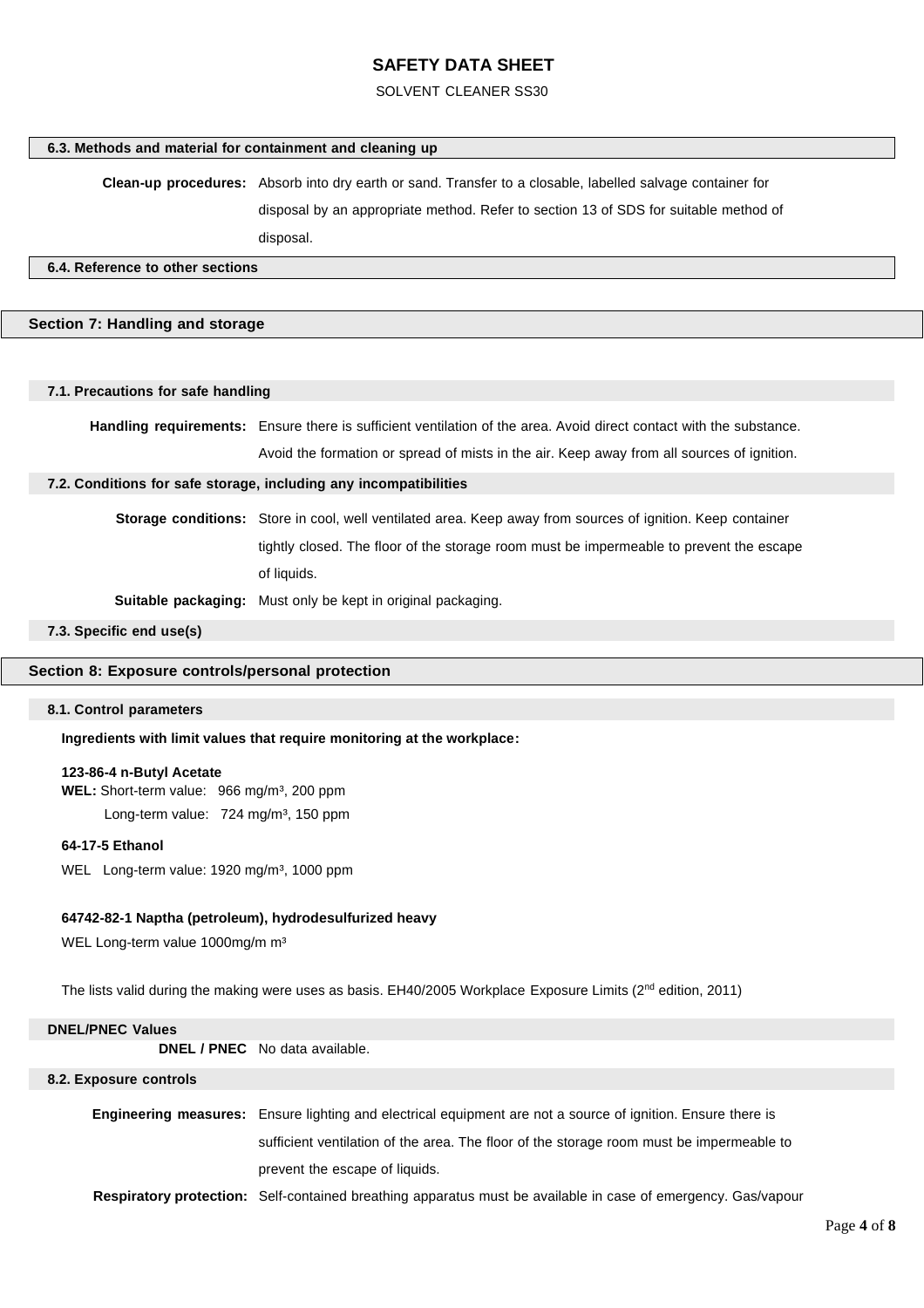SOLVENT CLEANER SS30

filter, type A: organic vapours (EN141).

**Hand protection:** Impermeable gloves. Change gloves regularly to prevent permeability.

**Eye protection:** Safety glasses. Ensure eye bath is to hand.

**Skin protection:** Impermeable protective clothing.

#### **Section 9: Physical and chemical properties**

#### **9.1. Information on basic physical and chemical properties**

- **State:** Liquid
- **Colour:** Colourless
	- **Odour:** Characteristic odour sweetish
- **Solubility in water:** Not miscible
	- **Boiling point/range °C:** 78.4 115.4
		- **Relative density:** 0.791 at 20 degrees centigrade

**pH Value**: 7.5

**Flash Point °C:** 15

**Auto Ignition Temp°C**: 485

#### **9.2. Other information**

**Other information:** No data available.

#### **Section 10: Stability and reactivity**

#### **10.1. Reactivity**

Reactivity: Stable under recommended transport or storage conditions.

#### **10.2. Chemical stability**

**Chemical stability:** Stable under normal conditions.

#### **10.3. Possibility of hazardous reactions**

Hazardous reactions: Hazardous reactions will not occur under normal transport or storage conditions.

Decomposition may occur on exposure to conditions or materials listed below. )

#### **10.4. Conditions to avoid**

**Conditions to avoid:** Sources of ignition. Heat. Direct sunlight.

#### **10.5. Incompatible materials**

 **Materials to avoid**: Strong oxidizing agents. Strong acids

#### **10.6. Hazardous decomposition products**

Haz. decomp. products: In combustion emits toxic fumes of carbon dioxide / carbon monoxide.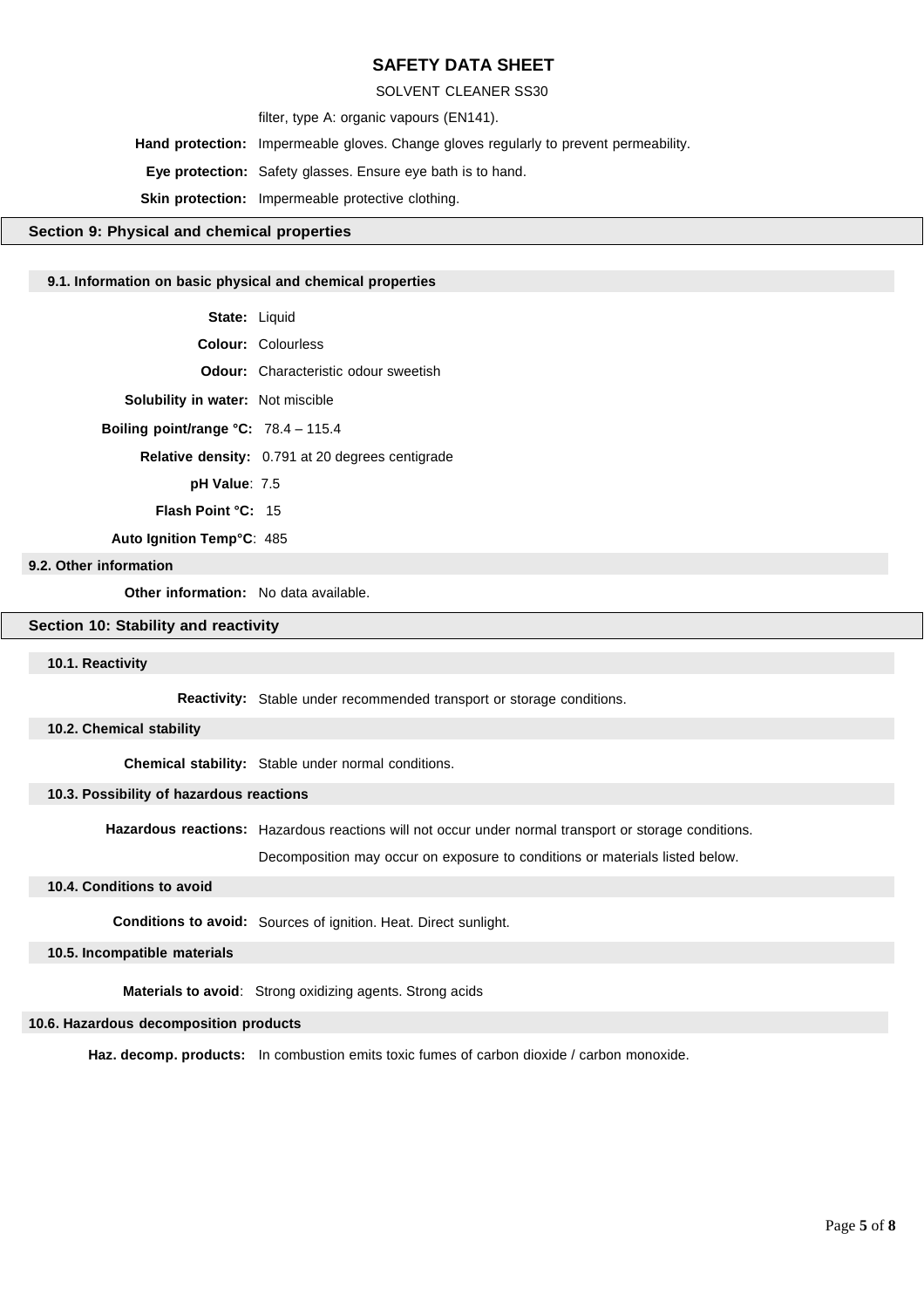#### SOLVENT CLEANER SS30

#### **Section 11: Toxicological information**

#### **11.1. Information on toxicological effects**

#### **Hazardous ingredients:**

**64742-82-1 Naptha (petroleum), hydrodesulfurized heavy** TOXIC DOSE 1 – LD50 >5000 MG/KG (oral rat)

123-86-4 NButyl Acetate<br>STOT- single exposure Basis – based on test data

 64-17-5 Ethanol Acute toxicity LD50 (oral rat) – 7060 mg/kg LC50 Inhalation –  $rat - 10h - 20000$  ppm Irritation and corrosion – skin (rabbit) – skin irritation – 24h eyes (rabbit) – mild eye irritation 24h

#### **Symptoms / routes of exposure**

| Skin contact: | There may be irritation and redness at the site of contact.                                  |
|---------------|----------------------------------------------------------------------------------------------|
| Eye contact:  | There may be irritation and redness. The eyes may water profusely.                           |
| Ingestion:    | There may be soreness and redness of the mouth and throat.                                   |
| Inhalation:   | There may be irritation of the throat with a feeling of tightness in the chest. Exposure may |
|               | cause coughing or wheezing.                                                                  |
|               | Immediate effects can be expected after short-term exposure.                                 |

#### **Section 12: Ecological information**

## **12.1 Toxicity 12.1. Toxicity**

**64742-82-1 Naptha (petroleum), hydrodesulfurized heavy** LC50, 96Hrs, FISH mg/l 10

#### **64-17-5 Ethanol**

Toxicity to fish LC50 – Oncorhynchus mykiss (rainbow trout) – 10,400 mg/l – 96 h LC50 – Pimephales promelas (fathead minnow) – 15,300 mg/l 96h LC50 – other fish – 10,000 mg/l – 24 h EC50 – Daphnia magna (water flea) – 9.30 mg/l – 48 h

#### **12.2. Persistence and degradability**

**Persistence and degradability:** Not biodegradable.

#### **12.3. Bioaccumulative potential**

**Bioaccumulative potential:** Bioaccumulation potential.

**12.4. Mobility in soil**

**Mobility:** Readily absorbed into soil.

#### **12.5. Results of PBT and vPvB assessment**

**PBT identification:** This product is not identified as a PBT/vPvB substance.

#### **12.6. Other adverse effects**

**Other adverse effects:** Toxic to aquatic organisms. Toxic to soil organisms.

## **Section 13: Disposal considerations**

#### **13.1. Waste treatment methods**

**Disposal operations:** Transfer to a suitable container and arrange for collection by specialised disposal

company. Dispose of according to local or national legislation

7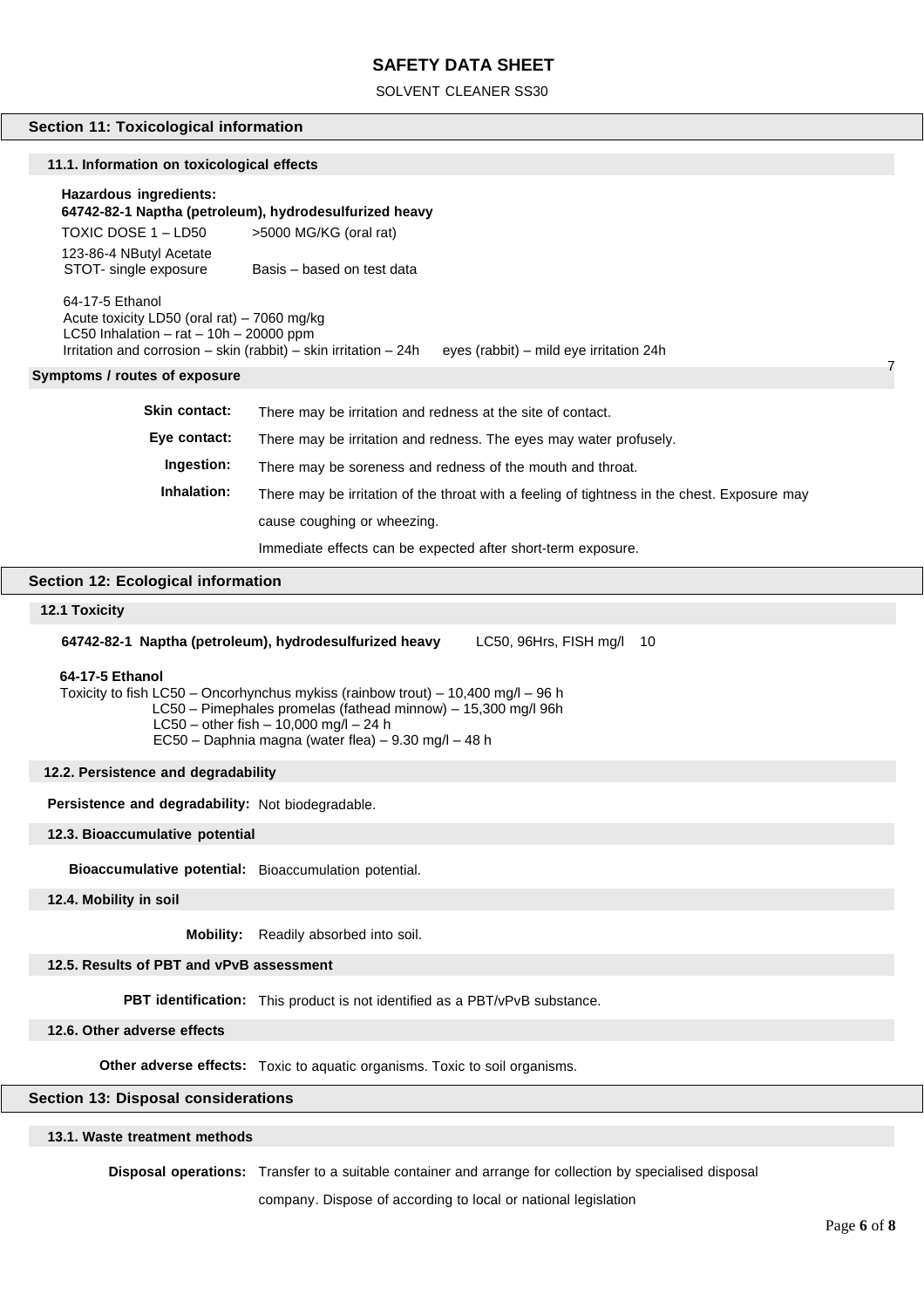#### SOLVENT CLEANER SS30

**Disposal of packaging:** Dispose of in a regulated landfill site or other method for hazardous or toxic wastes.

**NB:** The user's attention is drawn to the possible existence of regional or national

regulations regarding disposal.

#### **Section 14: Transport information**

#### **14.1. UN number**

**UN number:** UN1993

#### **14.2. UN proper shipping name**

**Shipping name:** FLAMMABLE LIQUID, N.O.S NAPHTHA (PETROLEUM), HYDRODESUPHERISED HEAVY, ETHANOL, NBUTYL ACETATE

#### **14.3. Transport hazard class(es)**

**Transport class:** 3

#### **14.4. Packing group**

**Packing group:** II

**14.5. Environmental hazards**

**Environmentally hazardous:** Yes **Marine Marine Marine Marine Marine Marine Marine Marine Marine Marine** 

**14.6. Special precautions for user**

**Tunnel code:** D/E

**Transport category:** 2

**Section 15: Regulatory information**

**15.1. Safety, health and environmental regulations/legislation specific for the substance or mixture**

#### **15.2. Chemical Safety Assessment**

A chemical safety assessment has not been carried out

#### **Section 16: Other information**

#### **Other information**

|                   | <b>Other information:</b> This safety data sheet is prepared in accordance with Commission Regulation (EU) No |
|-------------------|---------------------------------------------------------------------------------------------------------------|
|                   | 453/2010.                                                                                                     |
|                   | * indicates text in the SDS which has changed since the last revision.                                        |
| Phrases used s.3: | H225: Highly flammable liquid and vapour.                                                                     |
|                   | H226: Flammable liquid and vapour.                                                                            |
|                   | H302 Harmful if swallowed                                                                                     |
|                   | H304: May be fatal if swallowed and enters airways.                                                           |
|                   | H319: Causes serious eye irritation.                                                                          |
|                   | H332: Harmful if inhaled.                                                                                     |
|                   | H336: May cause drowsiness or dizziness.                                                                      |
|                   | H411: Toxic to aquatic life with long lasting effects.                                                        |